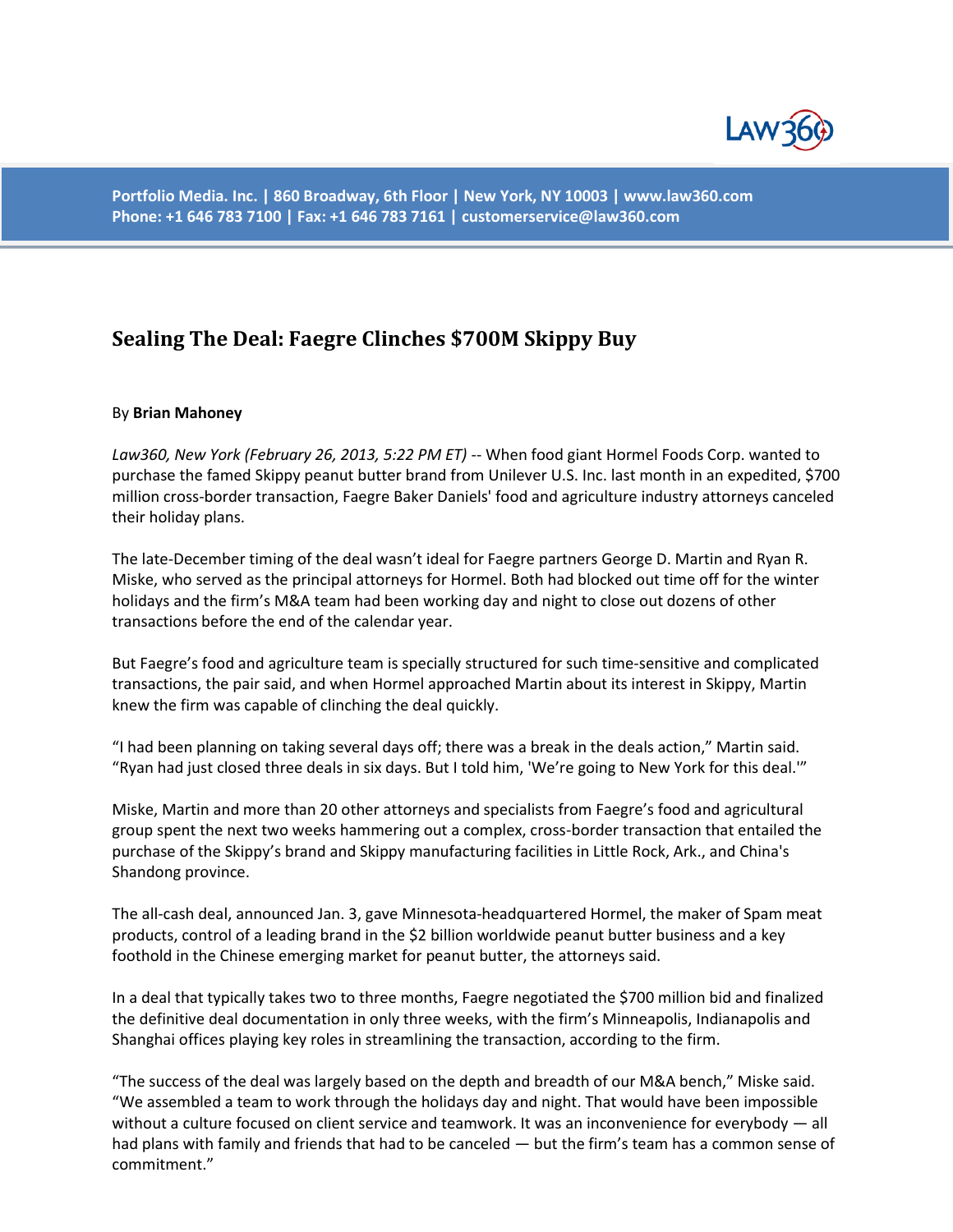While a committed M&A bench was essential to the deal, Faegre's food and agriculture team is also structured in a way to maximize value for the firm's industry clients, Martin said. The practice group contains over 130 attorneys devoted to transactions, advisory work, litigation and other concerns for businesses within the food and agricultural industry.

This multidisciplinary focus enables the firm to offer a wide range of services to its corporate clients, adding value and enabling the closing of transactions at a faster rate than those at other firms, according to Martin.

"The food and agriculture industry team is multidisciplinary and is [composed] of many different practice areas," Martin said. "We meet on a regular basis, we share information and we host industry conferences. It's an area in which we've developed a great deal of expertise and knowledge that we think goes beyond our lawyering."

The practice group's unique and comprehensive structure had already won over Hormel, which had tapped the firm as its primary outside counsel. For the Skippy deal, that relationship grew stronger, as Hormel's in-house transaction counsel Mike Clausman accompanied the firm through the three-week dealmaking marathon for the coveted Skippy brand.

"We had a lot of help in partnering with Hormel's corporate in-house counsel," Martin said. "When you have to make decisions rapidly from a business and legal standpoint, you need someone from the client with you day and night."

Faegre's international reach, with offices in Beijing and Shanghai, also streamlined the deal and provided great value to Hormel, which views Asia as a key emerging market for its food brand. The firm has locked down the U.S. side of the deal, while it continues to await regulatory approval for the Chinabased divisions.

"Hormel's geographic reach was important to them to enhance their international footprint," Miske said.

Indeed, Faegre had an excellent year for China-based or China-related transactions.

"Our China office had one of their busiest years ever and a lot of it is strategic M&A work," Martin said.

The 81-year-old Skippy brand currently encompasses 11 varieties of shelf-stable peanut butter products. The brand holds the No. 2 market share in a category of less-perishable food items that Martin described as "center of the store," and is the leading brand in the natural peanut butter subcategory, according to the company.

Long a mainstay of American cuisine, peanut butter enjoys a 74 percent rate of household penetration and is the second-most popular sandwich behind ham in the U.S., according to Hormel.

Skippy is already China's top peanut butter brand, and is sold in more than 30 other countries on five continents, Hormel said. The brand's 2012 sales are expected to total about \$370 million, with nearly \$100 million of that revenue coming from outside the U.S., according to the company.

The all-cash Skippy deal is subject to regulatory approval and expected to close early in 2013, the parties said.

Hormel is represented by George D. Martin, Ryan R. Miske and others of Faegre Baker Daniels, in addition to exclusive financial adviser Barclays PLC.